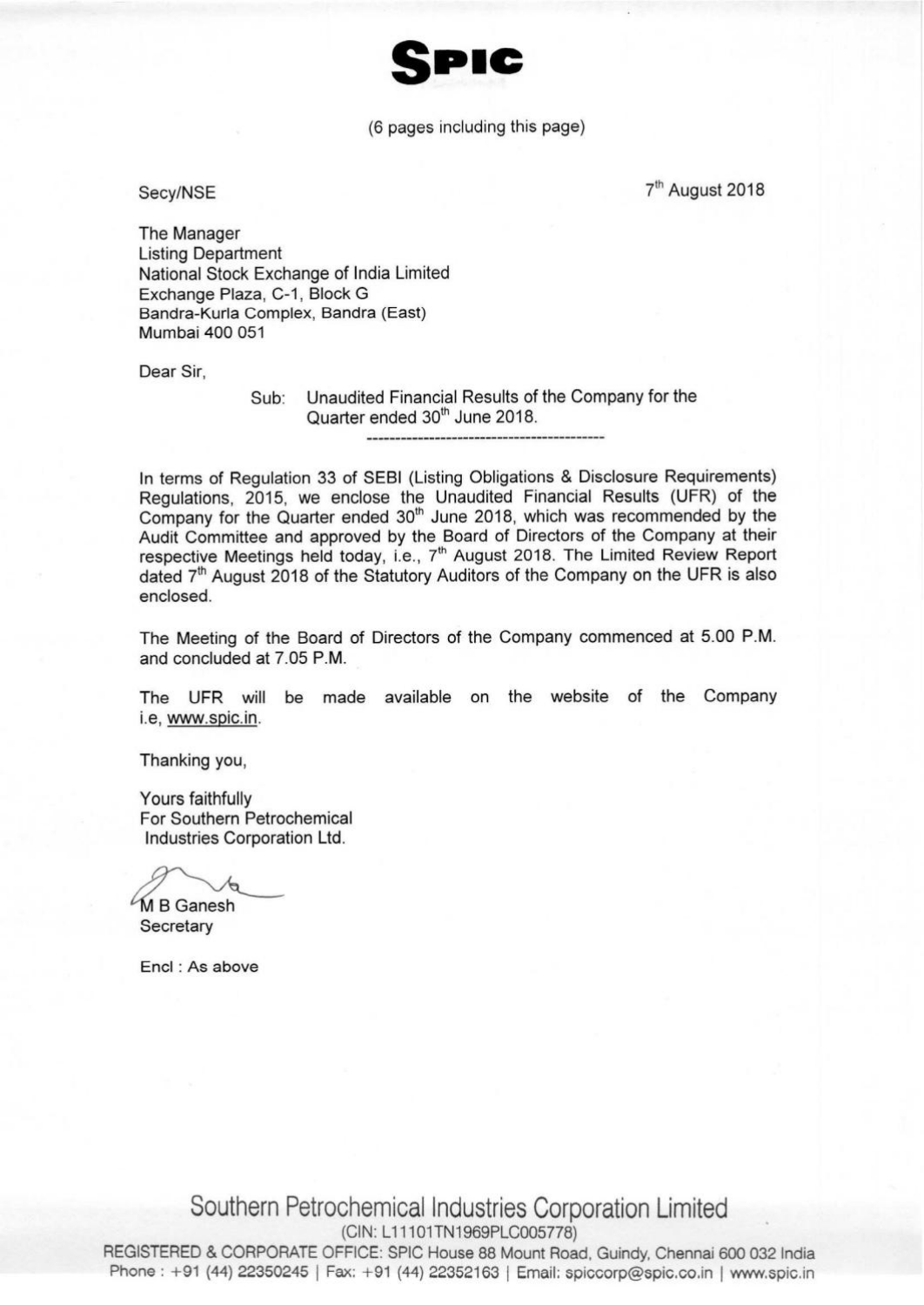## $-1.5$ PETROCHEMICAL INDUSTRIES Corporation of the corporation of the corporation of the corporation of the corporation of the corporation of the corporation of the corporation of the corporation of the corporation of the corporation of the corporation o SOUTHERN PETROCHEMICAL INDUSTRIES CORPORATION LTD. Regd.  $\check{ }$  $\cdot$ House, 8  $-$ Road,  $\tilde{\phantom{a}}$ Chennai - 6  $\tilde{ }$  $\checkmark$  $\frac{1}{11}$ <br> $\frac{1}{11}$ Web Site:<br>Notes Email: spiccorp@spic.co.in<br>|<br>|al BESLIITS EOR THE QUART

## OF FINANCIAL COMPONENTS COMPONENTS <u>results and the subset of the subset of the subset of the subset of the subset of the subset of the subset of the subset of the subset of the subset of the subset of the subset of the subset of the subset of the subset of</u> FOR THE R. P. LEWIS CO., LANSING MICH. <u>quarter and the contract of the contract of the contract of the contract of the contract of the contract of the contract of the contract of the contract of the contract of the contract of the contract of the contract of t</u> ENDED 30 .  $22$

|                       |                                                                                       |             | Quarter ended |             | Year ended  |
|-----------------------|---------------------------------------------------------------------------------------|-------------|---------------|-------------|-------------|
| S.No.                 | Particulars                                                                           | 30 Jun 2018 | 31 Mar 2018   | 30 Jun 2017 | 31 Mar 2018 |
|                       |                                                                                       | (Unaudited) | (Unaudited)   | (Unaudited) | (Audited)   |
| $\mathbf{r}$          | Revenue from Operations                                                               |             |               |             |             |
|                       | (a) Sales/Income from Operations (gross of excise duty)                               | 57249.91    | 39330.14      | 46044.84    | 198401.75   |
|                       | (b) Other operating income                                                            | 231.21      | 247.90        | 273.74      | 1044.05     |
|                       | Revenue from Operations                                                               | 57481.12    | 39578.04      | 46318.58    | 199445.80   |
|                       | Other Income                                                                          | 59.60       | 322.89        | 78.53       | 492.15      |
|                       | <b>Total Income</b>                                                                   | 57540.72    | 39900.93      | 46397.11    | 199937.95   |
| 2                     | Expenses                                                                              |             |               |             |             |
|                       | (a) Cost of materials consumed                                                        | 36640.98    | 22413.75      | 29347.94    | 104524.82   |
|                       | (b) Purchase of stock in trade                                                        | 3581.41     |               |             | 1637.45     |
|                       | (c) Changes in inventories of finished goods, work-in-progress                        |             |               | (6298.32)   | 1501.72     |
|                       | and stock-in-trade                                                                    | (8452.20)   | (1799.45)     | 85.01       | 85.01       |
|                       | (d) Excise duty on sale of goods                                                      |             |               |             | 5280.83     |
|                       | (e) Employee benefits expense                                                         | 1324.90     | 1267.41       | 1300.53     |             |
|                       | (f) Finance Cost                                                                      | 528.70      | 839.62        | 268.42      | 4087.89     |
|                       | (g) Depreciation and Amortisation expense                                             | 788.44      | 1672.75       | 778.64      | 4011.29     |
|                       | (h) Power and Fuel charges                                                            | 13080.10    | 8799.84       | 12768.98    | 44744.81    |
|                       | (i) Other expenses                                                                    | 10103.32    | 6027.65       | 7802.79     | 30586.11    |
|                       | <b>Total Expenses</b>                                                                 | 57595.65    | 39221.57      | 46053.99    | 196459.93   |
| w                     | Profit / (Loss) from Operations before exceptional items & tax (1-2)                  | (54.93)     | 679.36        | 343.12      | 3478.02     |
| 4                     | Exceptional Items                                                                     |             |               |             |             |
|                       | -Profit on Sale of Land                                                               |             |               | 170.09      | 244.53      |
| 5                     | Profit / (Loss) before tax (3+4)                                                      | (54.93)     | 679.36        | 513.21      | 3722.55     |
| $\pmb{\omega}$        | Tax expense                                                                           |             |               |             |             |
| $\sim$ $\infty$       | Net Profit / (Loss) after tax (5-6)                                                   | (54.93)     | 679.36        | 513.21      | 3722.55     |
|                       | Other comprehensive income / (loss)                                                   |             |               |             |             |
|                       | Items that will not be reclassified to profit or loss                                 |             |               |             |             |
|                       | Effect of measuring investments at fair value                                         | 190.96      | 31.24         | (57.53)     | (55.06)     |
|                       | Gain on acturial valuation of gratuity                                                |             | 90.91         |             | 30.93       |
|                       | Total other comprehensive income/ (loss), net of tax                                  | 190.96      | 122.15        | (57.53)     | (24.13)     |
| ø                     | Total comprehensive income (7+8)                                                      | 136.03      | 801.51        | 455.68      | 3698.42     |
| 10                    | Paid-up equity share capital (Face Value of Rs. 10 Per Share)                         | 20364.03    | 20364.03      | 20364.03    | 20364.03    |
|                       |                                                                                       |             |               |             | 10203.43    |
| 11<br>$\overline{12}$ | (of Rs.10/-each)<br>Reserve excluding revaluation reserve<br>Earnings Per Share (EPS) |             |               |             |             |
|                       | Basic & Diluted                                                                       | 0.07        | 0.39          | 0.22        | 1.82        |
|                       | to the financial results.<br>See accompanying notes                                   |             |               |             |             |



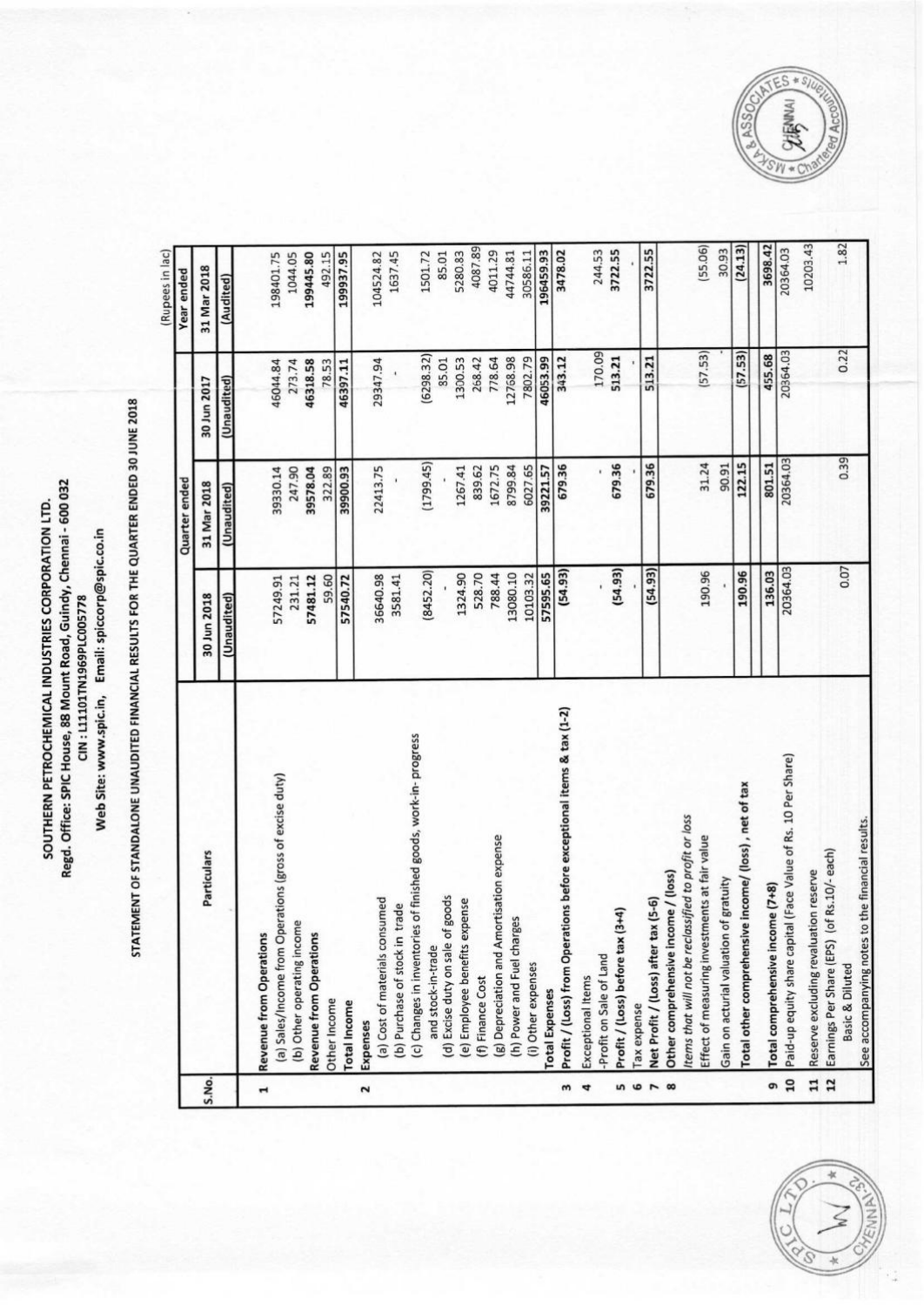Segment Reporting:

in  $\approx$ 

|                                           |             | Quarter ended |             | Year ended  |
|-------------------------------------------|-------------|---------------|-------------|-------------|
| Particulars                               | 30 Jun 2018 | 31 Mar 2018   | 30 Jun 2017 | 31 Mar 2018 |
|                                           | (Unaudited) | (Unaudited)   | (Unaudited) | (Audited)   |
|                                           |             |               |             |             |
| 1.Segment Revenue<br>a) Agro Inputs       | 57332.04    | 39596.42      | 46264.93    | 199117.88   |
| b) Others                                 | 198.34      | 237.44        | 129.19      | 739.77      |
| c) Unallocated Income                     | 10.34       | 67.07         | 2.99        | 80.30       |
| Income from operations                    | 57540.72    | 39900.93      | 46397.11    | 199937.95   |
| 2.Segment Results                         |             |               |             |             |
| Profit / (Loss) (Before Tax and Interest) |             |               |             |             |
| For each Segment                          | 947.04      | 2087.97       | 1035.77     | 9718.02     |
| a) Agro Inputs<br>b) Others               | (71.84)     | 57.81         | (58.58)     | (249.54)    |
| <b>Total</b>                              | 875.20      | 2030.16       | 977.19      | 9468.48     |
| a. Finance Cost                           | 528.70      | 839.62        | 268.42      | 4087.89     |
| b. Other Net Unallocable (Expenses)       | (401.43)    | (511.18)      | (365.65)    | (1902.57)   |
| c. Exceptional items                      |             |               | 170.09      | 244.53      |
| Profit / (Loss) Before Tax                | (54.93)     | 679.36        | 513.21      | 3722.55     |
| Less: Tax expense                         |             |               |             |             |
| Profit / (Loss) after tax                 | (54.93)     | 679.36        | 513.21      | 3722.55     |
| 3.Segment Assets                          |             |               |             |             |
| a) Agro Inputs                            | 141114.12   | 106020.16     | 98413.85    | 106020.16   |
| b) Others                                 | 1833.80     | 1906.32       | 2040.13     | 1906.32     |
| c) Unallocated                            | 37702.61    | 35668.56      | 9890.85     | 35668.56    |
| <b>Total Assets</b>                       | 180650.53   | 143595.04     | 110344.83   | 143595.04   |
| 4.Segment Liabilities                     |             |               |             |             |
| a) Agro Inputs                            | 115625.87   | 77426.39      | 64484.43    | 77426.39    |
| b) Others                                 | 232.42      | 228.18        | 222.15      | 228.18      |
| c) Unallocated                            | 34088.75    | 35373.01      | 17751.64    | 35373.01    |
| <b>Total Liabilities</b>                  | 149947.04   | 113027.58     | 82458.22    | 113027.58   |



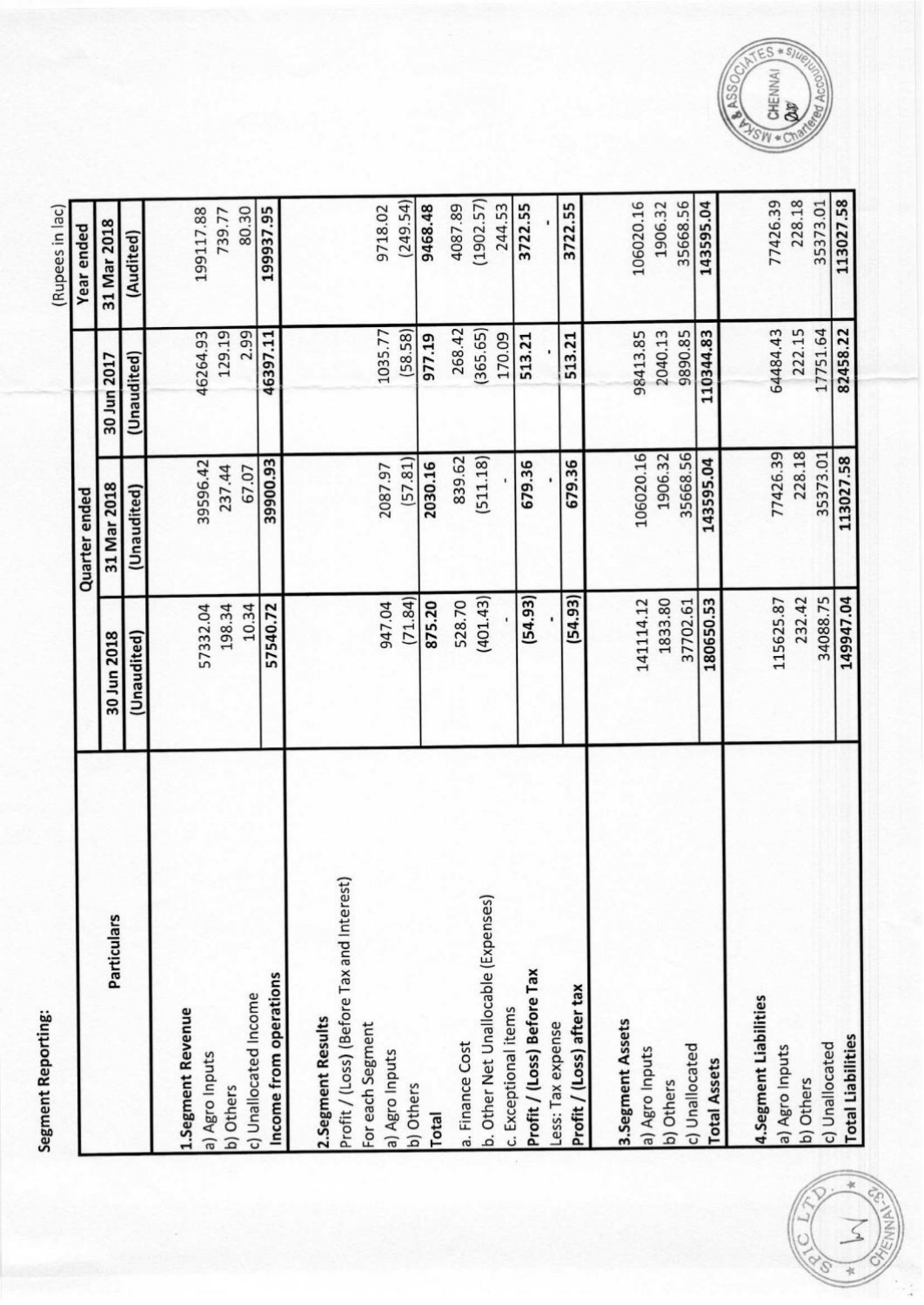## Notes :

- The above financial results were reviewed and recommended by the Audit Committee and approved by the Board of Directors at their meeting held on August 7, 2018.
- 2. Subsidy, for the period April to June 2018, of Rs. 44492.14 lac has been accounted based on the provisional Retention Price (RP) computed in line with the Government's policy, as the final retention price has not been announced by the Department of Fertilizers. The necessary adjustments, if any, and its consequential impact will be assessed when the final retention price is notified.
- During the quarter, the Ammonia and Urea plants were in operation for <sup>91</sup> days (Previous year's first quarter: 91 days).
- There is no provision for tax in view of the brought forward losses / unabsorbed depreciation relating to earlier years available for set off while computing income both under the provisions of Sec 115-JB and those other than Sec 115-JB of the Income Tax Act, 1961.
- The Government of India introduced the Goods & Service Tax (GST) with effect from July 01, 2017. Accordingly in compliance with Indian Accounting Standard (Ind AS) <sup>18</sup> - 'Revenue', Revenue from operations for the quarter ended March 31, <sup>2018</sup> is presented Net of GST. Revenue from Operations for the quarter ended June 30, 2017 and year ended March 31, 2018 includes Excise Duty till June 30, 2017.
- Ind AS 115 Revenue from Contracts with Customers, has been recently introduced effective April 01, 2018 and its application did not have any significant impact on recognition and measurement of revenue and related items in the financial results including the retained earnings as at April 01, 2018.
- 7. The figures for the quarter ended March 31, 2018 are the balancing figures between audited figures for the full financial year ended March 31, 2018 and nine months unaudited published figures up to December 31, 2017.
- 8. Previous period's figures have been regrouped/recast, wherever necessary, to conform to the classification on the current year/period's classification.

For and on behalf of the Board

Ashwin C Muthiah **CHAIRMAN** 

Place: Chennai Date: 7th August 2018



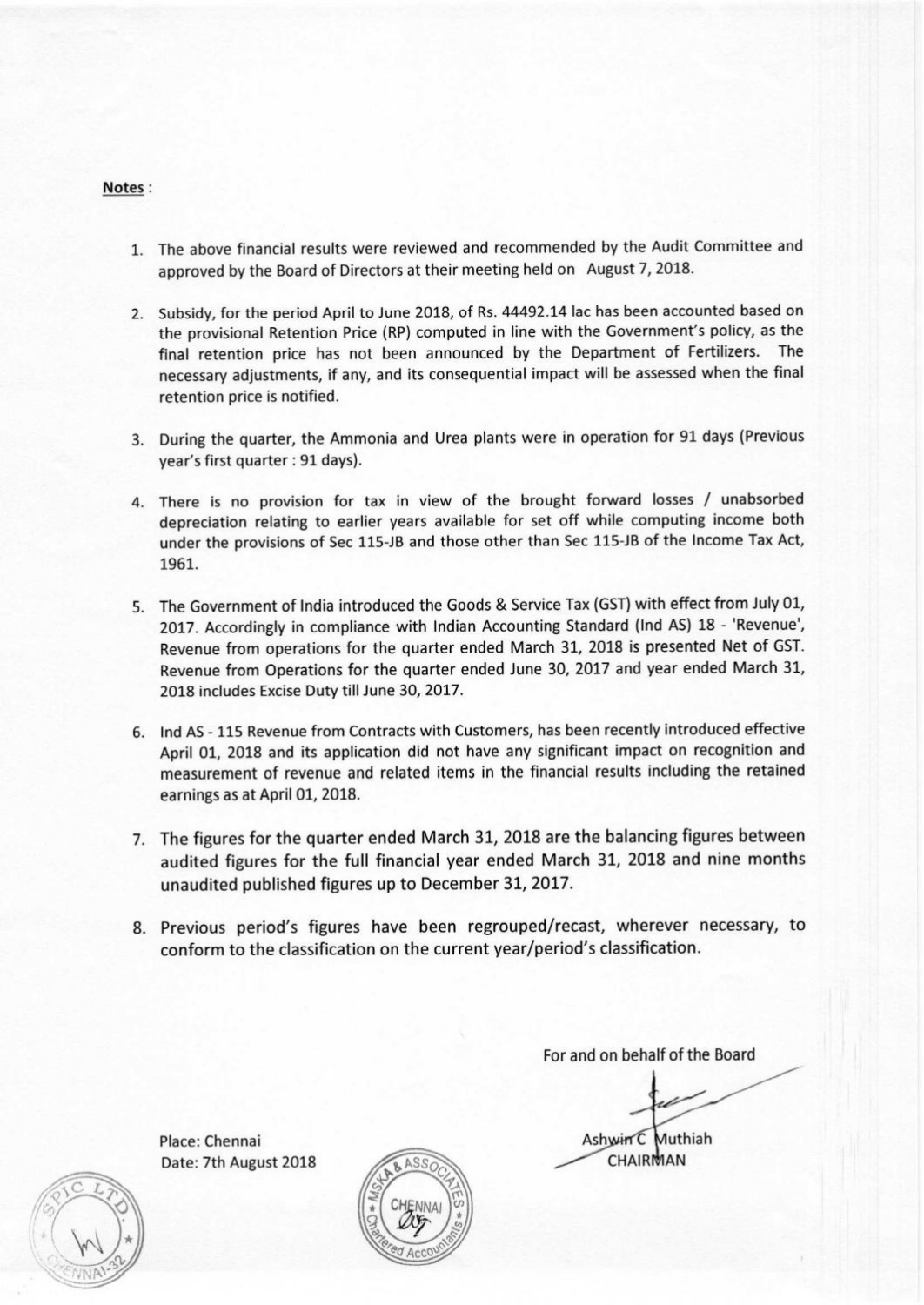

5th Floor, Main Building, Guna Complex, New No. 443 & 445, Old No. 304 & 305, Mount Road, Teynampet, Chennai 600018. INDIA Tel: + 91 44 6131 0200

Limited Review Report

Review Report to The Board of Directors of Sothern Petrochemical Industries Corporation Limited

- 1. We have reviewed the accompanying statement of unaudited financial results of SOUTHERN PETROCHEMICAL INDUSTRIES CORPORATION LIMITED ('the Company') for the quarter ended June 30, <sup>2018</sup> ('the Statement') attached herewith, being submitted by the Company pursuant to the requirements of Regulation <sup>33</sup> of the Securities and Exchange Board of India (Listing Obligations and Disclosure Requirements) Regulations, <sup>2015</sup> ('the Regulation') read with SEBI Circular No. ClR/CFD/FAC/62/2016 dated July 5, 2016 ('the Circular').
- 2. The preparation of the Statement is in accordance with the recognition and measurement principles laid down in Indian Accounting Standards 34, (Ind AS 34) "Interim Financial Reporting" prescribed under Section <sup>133</sup> of the Companies Act, <sup>2013</sup> read with Rule <sup>3</sup> of Companies (Indian Accounting Standards) Rules, 2015, as amended, read with the circular is the responsibility of the Company's management and has been approved by the Board of Directors of the Company. Our responsibility is to express <sup>a</sup> conclusion on the Statement based on our review.
- 3. We conducted our review in accordance with the Standard on Review Engagement (SRE) 2410, Review of Interim Financial Information Performed by the Independent Auditor of the Entity issued by the Institute of Chartered Accountants of India. This standard requires that we plan and perform the review to obtain moderate assurance as to whether the financial statements are free of material misstatement. <sup>A</sup> review is limited primarily to inquiries of Company personnel and analytical procedures applied to financial data and thus provide less assurance than an audit. We have not performed an audit and accordingly, we do not express an audit opinion.
- 4. Based on our review conducted as above, nothing has come to our attention that causes us to believe that the accompanying statement of unaudited financial results which are prepared in accordance recognition and measurement principles laid down in the applicable Indian Accounting Standards prescribed under Section <sup>133</sup> of the Companies Act, <sup>2013</sup> read with relevant rules issued thereunder and other recognized accounting practices and policies has not disclosed the information required to be disclosed in terms of the Regulation, read with the Circular, including the manner in which it is to be disclosed, or that it contains any material misstatement.